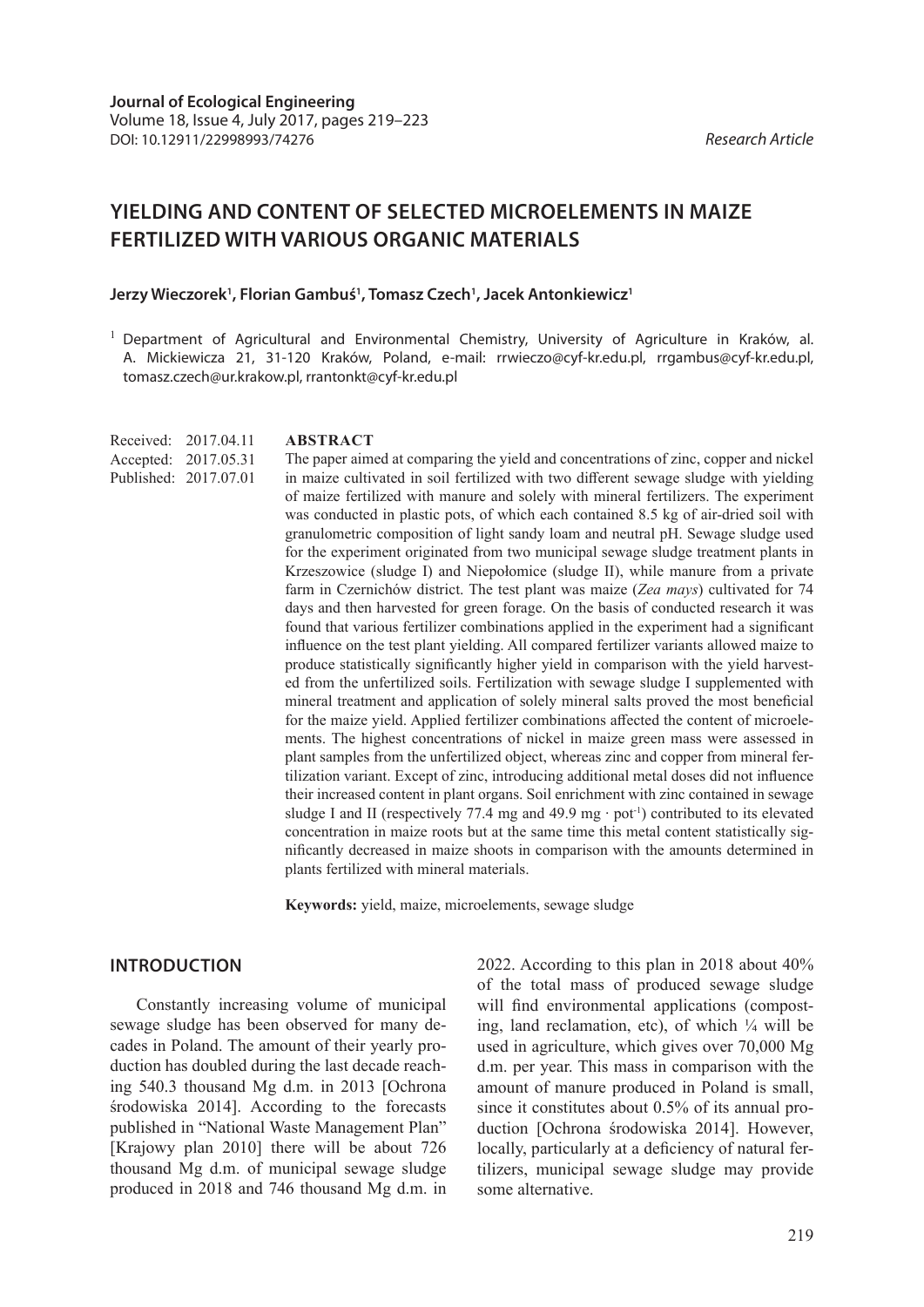Despite the fact that sewage sludge belong to wastes [Ustawa 2001], they may be used, among others as fertilizers, if the appropriate guidelines are observed [Ustawa 2001, Rozporządzenie 2015]. These materials generally reveal a high content of organic substance, nitrogen, phosphorus, calcium or magnesium, but also contain trace elements, *i.e.* zinc, copper and nickel, crucial for proper functioning of plants [Wieczorek and Frączek 2013, Gambuś and Wieczorek 2012]. However, because of possible accumulation of toxic heavy metals (Cd, Cr, Hg and Pb), organic pollutants (pesticides, PAHs, PCBs, dioxins, furans) or pathogenic microorganisms, their application to the soil involves some risk connected with the pollutant supply to the environment [Stevens et al. 2003, Shomar et al. 2004, Eljarrath et al. 2008, Smith 2009, Tabak 2015, Meng 2016, Antonkiewicz et al. 2017].

The paper aimed at comparing the yield and concentrations of zinc, copper and nickel in maize cultivated in soil fertilized with two different sewage sludge with yielding of maize fertilized with manure and solely with mineral fertilizers.

## **MATERIALS AND METHODS**

The experiment was conducted in plastic pots, of which each contained 8.5 kg of air-dried soil with granulometric composition of light sandy loam and neutral pH. The soil was characterized by a low content of available phosphorus, very high contents of potassium and high magnesium. Sewage sludge used for the experiment originated from two municipal sewage sludge treatment plants in Krzeszowice (sludge I) and Niepołomice (sludge II), while manure from a private farm in Czernichów district. The sewage sludge met all requirements stated by the Decree of the Minister of the Natural Environment [Rozporządzenie 2015] for sludge destination for agricultural use. Five different fertilizer variants were applied: 1. without fertilization – control, 2. only mineral fertilization, 3. manure fertilization (FYM), 4. treatment with sludge I and 5. treatment with sludge II. The dose of organic materials was established on the basis of their nitrogen concentrations, 1.5 g N per pot and 1 g N per pot on treatment 2 receiving mineral fertilization. The differences in the amount of macroelements (K, P, Ca and Mg) supplied with various organic materials were corrected by supplementary fertilization

with mineral salts to the quantity in the organic fertilizer most abundant in a given component. N:P:K ratios on the mineral treatment (2) and organic materials treatments (3–5) were different, respectively: 1:0.9:0.83 and 1:0.67:0.65. The experiment was conducted in four replications.

The test plant was maize (*Zea mays* L.) cultivated for 74 days and then harvested for green forage. During harvest, the aboveground shoots and roots for analyses were gathered separately. After drying the dry mass yield was determined. Samples of fertilizer materials were incinerated at 450ºC for 12 hours and then dissolved in a mixture of nitric and perchloric acids (3:2, v/v). Gathered plant parts were "dry" mineralized by dissolving the acid in HCl  $(1:1, v/v)$  and HNO<sub>3</sub> (1:2, v/v) acids. In filtrates prepared in this way mineral components were assessed by means of ICP-OES method. The content of zinc, copper and nickel were determined in plant part samples. Analysis of nitrogen in sewage sludge and manure was conducted using Kjeldahl's method.

Statistical computations and the layout were prepared using Statistica w. 12 PL and Microsoft Office Excel 2003 calculation sheet. The significance of differences between means was conducted on the basis of one-way ANOVA and Fishers' test setting homogenous groups.

### **RESULTS AND DISCUSSION**

Organic fertilizer materials used in the experiment differed considerably by their chemical composition (Table 1). Municipal sewage sludge I (from Krzeszowice) was characterized by the lowest organic matter content. The content of macro- and microelements was greatly diversified between individual organic materials. Sewage sludge II proved the most abundant in nitrogen and calcium, but it contained the least of phosphorus, potassium and calcium among the three fertilizers. The highest concentrations of phosphorus and magnesium were determined in sewage sludge II and potassium in manure. The microelement content in municipal sewage sludge clearly exceeded the quantities assessed in the manure. The content of zinc in sewage sludge was on average 4 times, nickel 3.5 times and copper 2.5 times higher than the contents in the manure. Depending on the applied organic fertilization total amount of these macroelements supplied to the soil on individual treatments was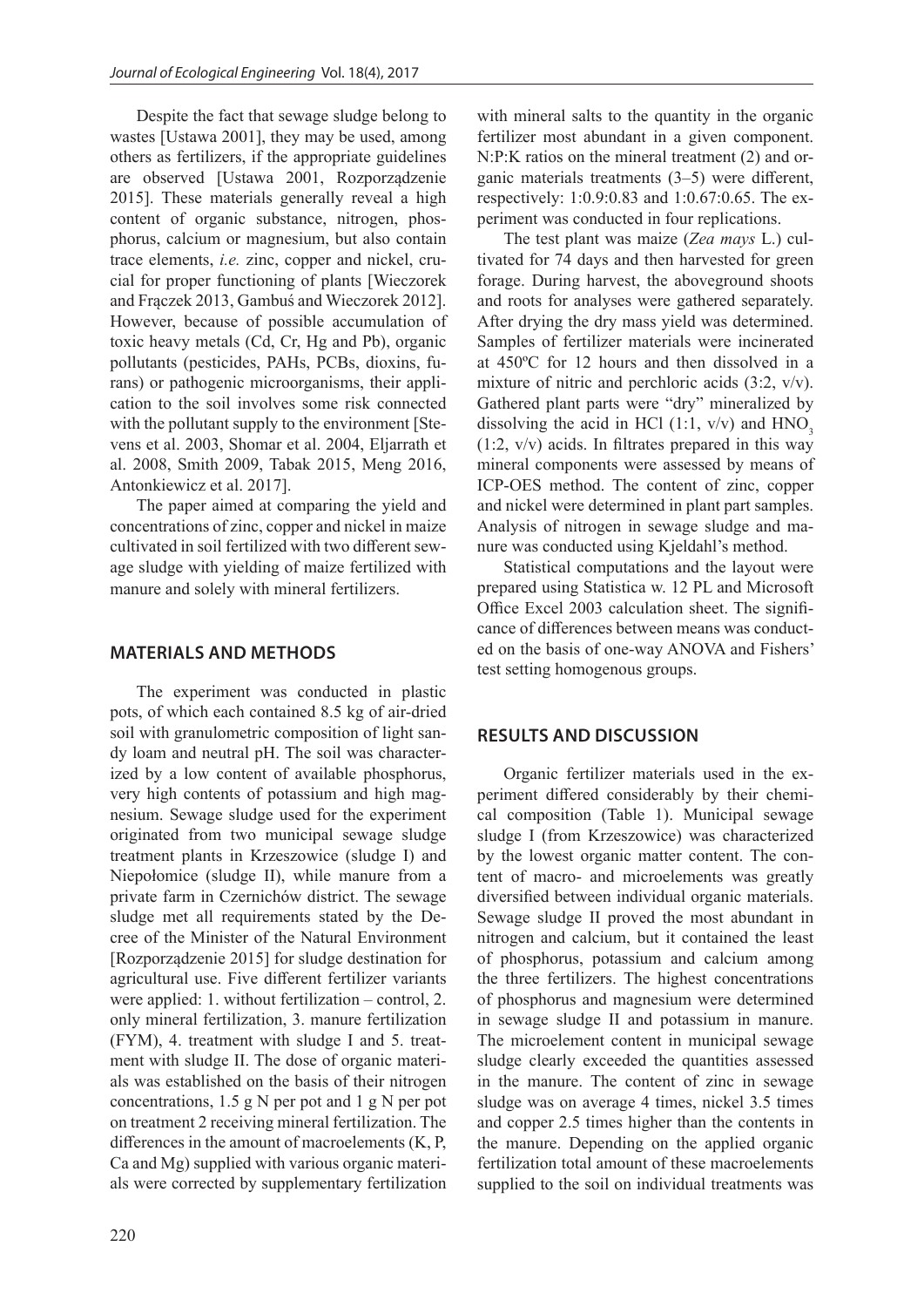| Parameter      | Unit                   | Farmyard manure | Sewage sludge I<br>(Krzeszowice) | Sewage sludge II<br>(Niepołomice) |  |
|----------------|------------------------|-----------------|----------------------------------|-----------------------------------|--|
| Dry matter     | $g \cdot kg^{-1}$      | 206<br>170      |                                  | 232                               |  |
| Organic matter |                        | 799             | 525                              | 671                               |  |
| N              |                        | 26.0            | 36.0                             | 47.3                              |  |
| P              | $g \cdot kg^{-1}d.m.$  | 17.4            | 19.9                             | 11.8                              |  |
| K              |                        | 16.5            | 1.9                              | 1.0                               |  |
| Ca             |                        | 9.1             | 30.3                             | 40.2                              |  |
| Mg             |                        | 4.4             | 5.8                              | 3.6                               |  |
| Cd             |                        | 0.84            | 6.32                             | 2.98                              |  |
| Cr             |                        | 2.82            | 42.4                             | 39.6                              |  |
| Cu             | $mg \cdot kg^{-1}d.m.$ | 59.5            | 154                              | 178                               |  |
| Ni             |                        | 6.72            | 24.6                             | 22.5                              |  |
| Pb             |                        | 1.91            | 105                              | 41.8                              |  |
| Zn             |                        | 444             | 1867                             | 1571                              |  |

**Table 1**. Chemical composition of farmyard manure and sewage sludge used in experiment

different. The soil fertilized with manure received in each pot: 25.6 mg Zn, 0.39 mg Ni and 3.43 mg Cu, whereas a single dose of sewage sludge I supplied: 77.4 mg Zn, 1.02 mg Ni and 6.39 mg Cu, a dose of sewage sludge II brought in: 49.9 mg Zn, 0.72 mg Ni and 5.66 mg Cu.

On the basis of conducted research it was found that various fertilizer combinations applied in the experiment had a significant influence on the test plant yielding (Fig. 1).

All compared fertilizer variants allowed maize to produce statistically significantly higher yield in comparison with the yield harvested from the unfertilized soils (treatment 1). Fertilization with sewage sludge I supplemented with mineral treatment (treatment 4) and application of solely mineral salts (treatment 2) proved the most beneficial for the maize yield. Statistically significantly lower yields were obtained on the soil from variants 5 and 3, treated with respectively

sewage sludge II and manure, however they were higher by respectively 89 and 72% in comparison with maize yielding in the unfertilized soil. The obtained results were partially corroborated by works of other authors. While comparing yield forming activity of among others, sewage sludge, manure and mineral fertilization, Hryńczuk and Weber [2003] observed than in the first two years since their supply to the soil, the greatest yields of maize and winter wheat grain were harvested from the sludge treatment, then from manure fertilized object and the lowest were produced on the variant with mineral fertilization. In the third year of the research, manure proved the fertilizer with the best consequent effect on rapeseed grain. On the other hand, Gondek and Filipek-Mazur [2006] observed the same effect of municipal sewage sludge and manure on total yield of maize and mustard. Yields of plants fertilized with organic materials were statistically significantly



**Fig. 1**. Yield of tops and roots of maize dry matter; means marked by the same letters did not differ significantly at  $\alpha$  < 0.05 according to the Fisher test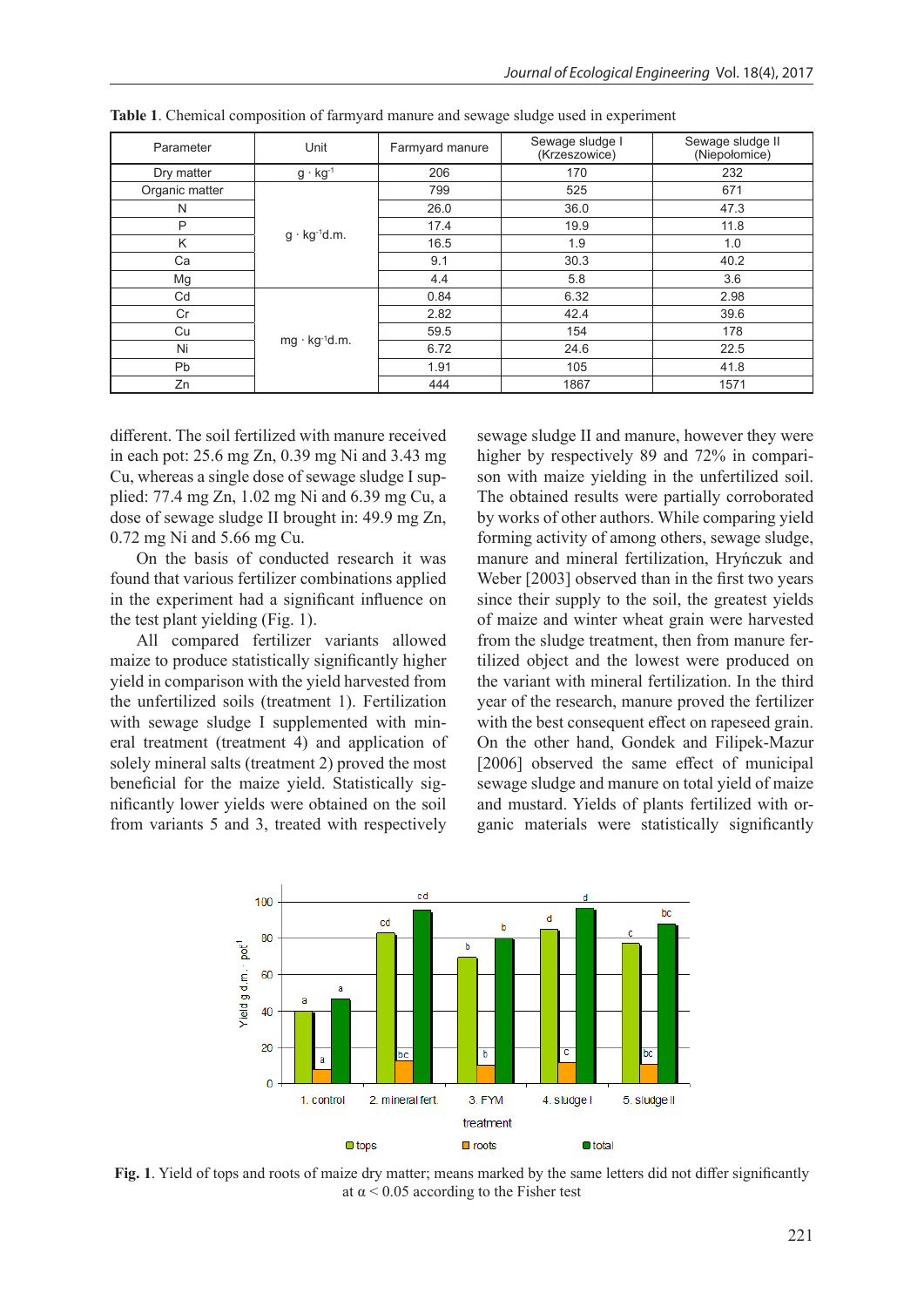higher than the yield obtained on the object fertilized solely with mineral salts.

Both the contents and uptake of zinc, nickel and copper by plants depend on these elements concentrations in soil, the soil properties and plant species [Gambuś 1997]. Maize belong to plants with high tolerance to elevated metal concentrations in soil, it blocks absorbed elements in roots and does not allow considerable increase in their content in the aboveground shoots [Gambuś 1997, Głowacka 2012]. Author's own research confirms this observation. Irrespective of the applied fertilization variant, microelement content assessed in maize shoots was definitely lower than their concentrations in roots. On average, there was thrice less of zinc, 10 times less of copper and even 40 times less of nickel (Table 2).

Zinc content in shoots ranging from 15–30 mg ⋅ kg<sup>-1</sup> d.m. and copper over 2 mg ⋅ kg<sup>-1</sup> d.m., [Kabata-Pendias and Pendias 2001] cover physiological requirements of majority of plants, whereas nickel as a microelement is necessary for plants only in trace amounts [Tabak and Gorczyca 2015]. An excess of microelements in crops is undesired because it may limit heir use. Their content in plant parts intended for forage use should not exceed 100 mg Zn, 50 mg Ni and 25 mg Cu in dry matter [Kabata-Pendias et al. 1993].

Metal concentrations assessed in the samples of analyzed plants were on the level regarded as physiologically natural. Applied fertilizer combinations affected the content and amount of absorbed microelements (Tables 2 and 3). The highest concentrations of nickel in maize green mass were assessed in plant samples from the unfertilized object, whereas zinc and copper from mineral fertilization variant. Except of zinc, introducing additional metal doses did not influence their increased content in plant organs. Soil enrichment with zinc contained in sewage sludge I and II (respectively 77.4 mg and 49.9 mg  $·$  pot<sup>-1</sup>) contributed to its elevated concentration in maize roots but at the same time this metal content statistically significantly decreased in maize shoots in comparison with the amounts determined in plants fertilized with mineral materials.

It seems that the cause of this phenomenon lies in supplying additional amounts of organic matter and calcium with organic materials (Table 1), which efficiently limited zinc and other metals availability to plants. Total uptake of zinc, nickel and copper by plants was higher on the soil fertilized with mineral salts. The lowest amount of absorbed microelements characterized yield of maize cultivated in unfertilized soil. Analyzing the obtained results it may be stated that under

| Treatment              | Tops              |                   |                   | Roots              |                   |                   |
|------------------------|-------------------|-------------------|-------------------|--------------------|-------------------|-------------------|
|                        | Zn                | Ni                | Cu                | Zn                 | Ni                | Cu                |
| 1. Control             | $31.2 b*$         | 0.78 <sub>b</sub> | 2.31 <sub>b</sub> | 91.1a              | 20.8ab            | 31.2 <sub>b</sub> |
| 2. Mineral fertilizers | 37.0 <sub>c</sub> | 0.53a             | 3.37c             | 87.7 a             | 23.3ab            | 30.6 <sub>b</sub> |
| 3. Farmyard manure     | 24.6a             | 0.52a             | 2.02a             | 90.4a              | 25.9 <sub>b</sub> | 31.7 <sub>b</sub> |
| 4. Sewage sludge I     | 29.5 <sub>b</sub> | 0.49a             | 2.53 <sub>b</sub> | 109.1 <sub>b</sub> | 17.8a             | 31.3 <sub>b</sub> |
| 5. Sewage sludge II    | 24.6a             | 0.50a             | 1.90a             | 115.0 <sub>b</sub> | 15.5a             | 23.8a             |

**Table 2**. Zinc, nickel and copper content in tops and roots of maize

\* Means in columns marked by the same letters did not differ significantly at  $\alpha$  < 0.05 according to the Fisher test

| Element | Organ       | Treatment |         |            |         |            |  |
|---------|-------------|-----------|---------|------------|---------|------------|--|
|         |             |           | 2       | 3          | 4       | 5          |  |
| Zn      | <b>Tops</b> | 1.248     | 3.069   | 1.718      | 2.511   | 1.897      |  |
|         | Roots       | 0.227     | 0.458   | 0.251      | 0.343   | 0.268      |  |
|         | Total       | 1.475a    | 3.526d  | 1.969 b    | 2.854c  | 2.166 b    |  |
| Ni      | <b>Tops</b> | 0.031     | 0.044   | 0.036      | 0.042   | 0.039      |  |
|         | Roots       | 0.006     | 0.007   | 0.005      | 0.006   | 0.005      |  |
|         | Total       | 0.037a    | 0.051 b | $0.042$ ab | 0.047ab | $0.044$ ab |  |
| Cu      | <b>Tops</b> | 0.092     | 0.280   | 0.141      | 0.215   | 0.147      |  |
|         | Roots       | 0.017     | 0.042   | 0.021      | 0.029   | 0.021      |  |
|         | Total       | 0.109a    | 0.321 d | 0.162 b    | 0.245c  | 0.167 b    |  |

**Table 3**. Uptake of zinc, nickel and copper by maize  $[mg \cdot pot^{-1}]$ 

\* Means in line marked by the same letters did not differ significantly at  $\alpha$  < 0.05 according to the Fisher test